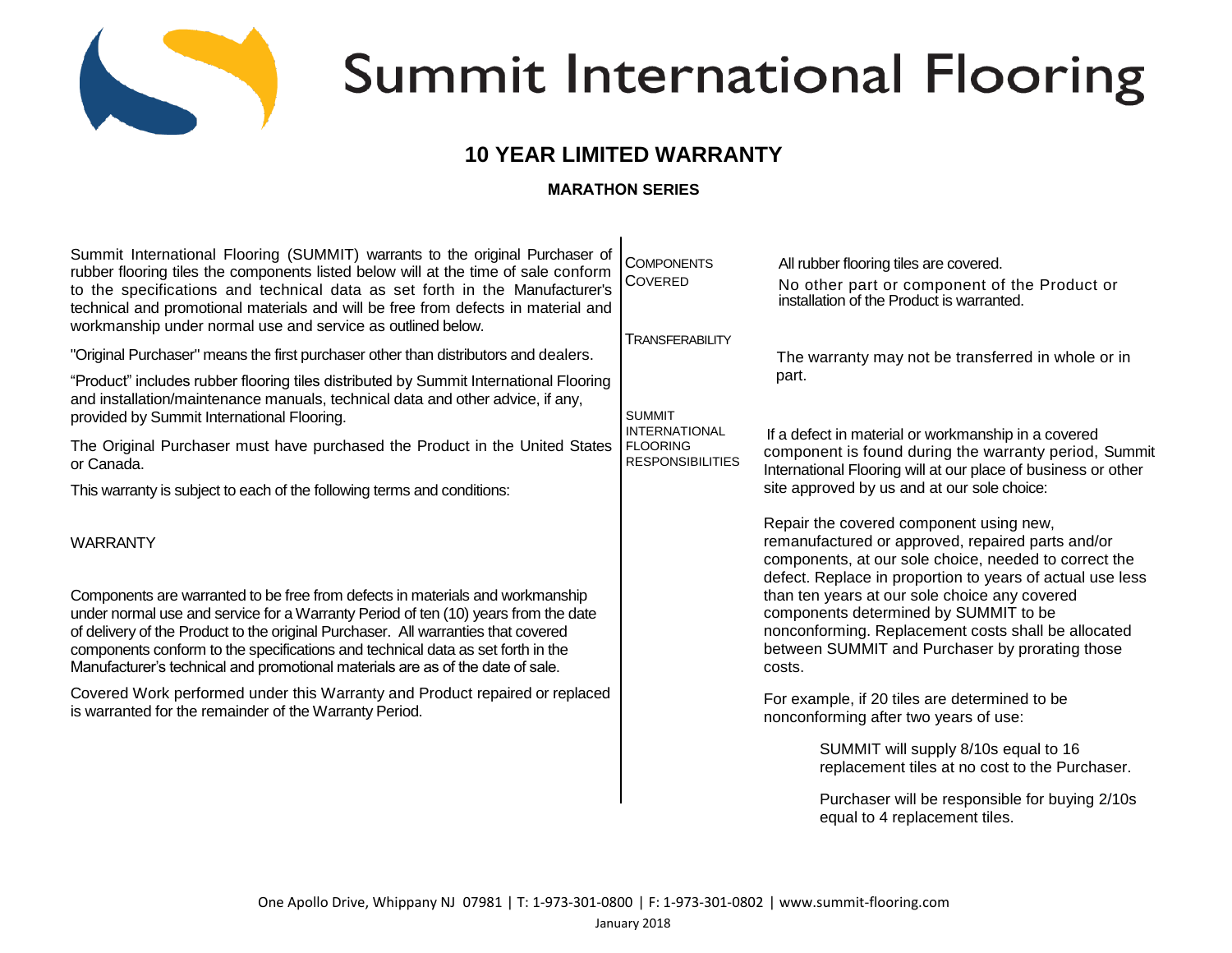RESPONSIBILITIES

#### PURCHASER The Purchaser is responsible for:

Proper installation of the Product in compliance with the installation guidelines.

Using the Product in an application for which it was designed in accordance with the Manufacturer's published technical and promotional materials and refraining from any misuse or unauthorized modifications to the Product.

Properly and adequately maintaining the Product in accordance with the maintenance guidelines.

Ensuring that the Product is not exposed to Petroleum distillants (solvents, chlorine, acidic chemicals), industrial oils or cleaning methods not approved by the Manufacturer.

Notifying Summit International Flooring of any defect promptly and in any event within sixty (60) days of discovering the defect.

Complying with all reasonable requests of the Manufacturer in the administration of the warranty claim, including permitting the Manufacturer to inspect any nonconforming Product as installed before it is removed.

Removal and re-installation of the Product in connection with warranty service unless otherwise agreed in writing by the Manufacturer.

FAILURE OF THE PURCHASER TO COMPLY WITH ANY OF THE FOREGOING RESPONSIBILITIES SHALL VOID THE WARRANTY.

#### **Summit International Flooring shall not be responsible for:**

**ADDITIONAL RESPONSIBILITIES** 

 Any use or installation which in the sole judgment of Summit International Flooring is improper, such as players' boxes in ice arenas and pivot zones in high traffic areas.

- Preparation of a sub-base not specifically approved by Summit International Flooring.
- Attachments, accessory items and parts not sold by Summit International Flooring.
- Integration of the Product with other products, parts or components not covered by a Summit International Flooring warranty.
- Addition of ingredients at Purchaser's request.
- Exact matching of shade, color, and color distribution.
- Abuse, neglect, alteration, accident, act of God, vandalism and/or improper repair.
- Purchaser's unreasonable delay in making the covered component available for inspection as installed after notice of a potential problem.
- Normal wear and tear.

## **NEGOTIATION**

Purchaser acknowledges that all terms and conditions herein, including but not limited to the Disclaimer and Release and Exclusion of Consequential and Other Damages, were freely negotiated and bargained for with Summit International Flooring or its distributor and that Purchaser has agreed to purchase the Limited Warranty subject to these terms and conditions.

## ADDITIONAL TERMS

Any terms or conditions which may appear in any communication from Purchaser, including but not limited to any separate document submitted by Purchaser in connection with the purchase of the Limited Warranty, are hereby objected to and shall not be effective or binding unless specifically accepted in writing by Summit International Flooring's President.